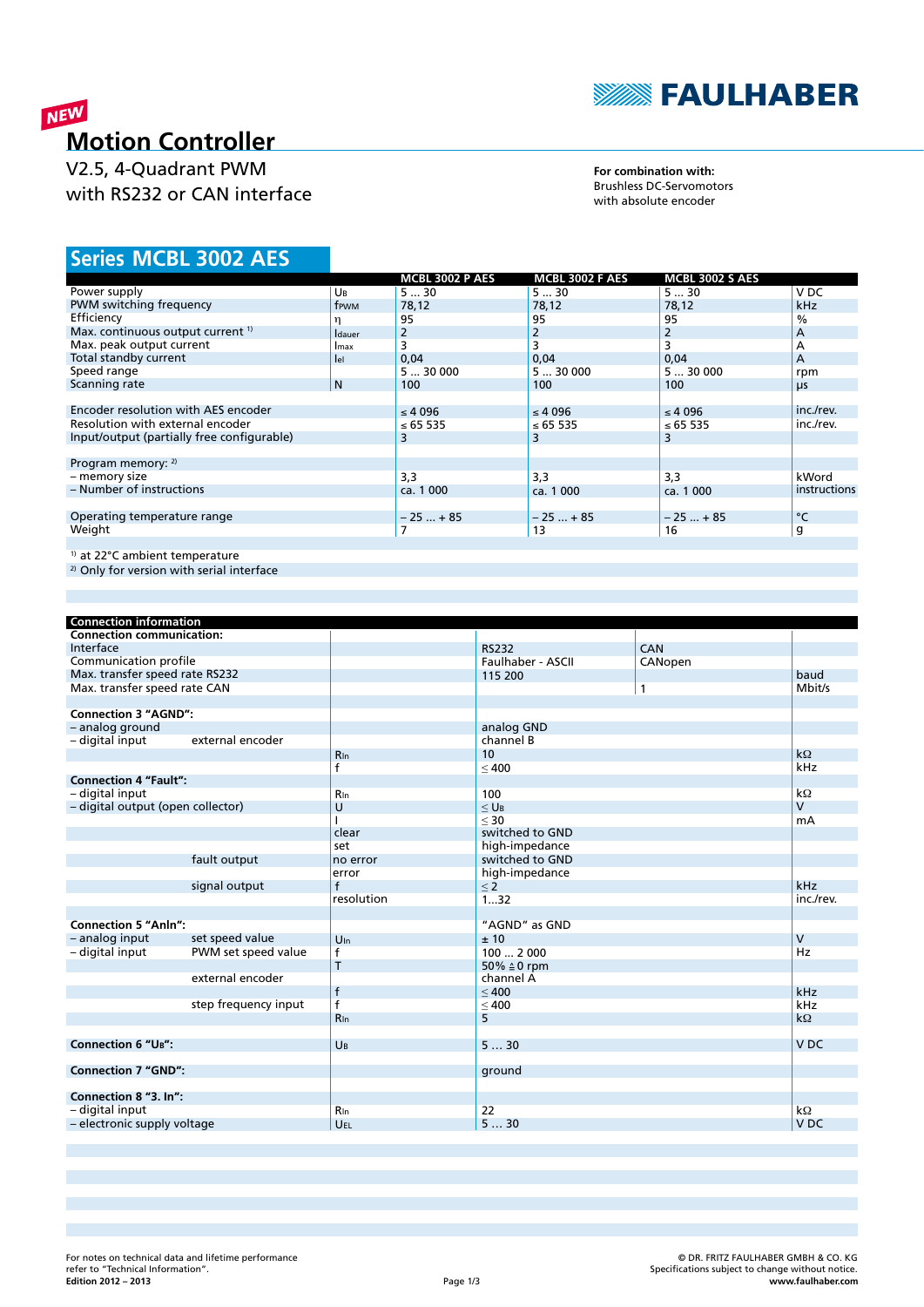

| <b>Connection information</b>                 |                        |                 |                    |                 |
|-----------------------------------------------|------------------------|-----------------|--------------------|-----------------|
| Connection 9-11 "DATA, CS, CLK ":             |                        |                 |                    |                 |
|                                               | <b>DATA</b>            | $U_{\text{In}}$ | $\leq$ 5           | v               |
|                                               | $\overline{\text{CS}}$ | Uout            | 05                 | v               |
|                                               | <b>CLK</b>             | Uout            | 05                 |                 |
| <b>Connection 12 "Ucc":</b>                   |                        |                 |                    |                 |
| Output voltage for external use <sup>1)</sup> |                        | Uout            | 5                  | v               |
| Load current                                  |                        | lout            | $\leq 60$          | mA              |
|                                               |                        |                 |                    |                 |
| <b>Connection 13 "SGND":</b>                  |                        |                 |                    |                 |
| Signal GND                                    |                        |                 | Signal ground      |                 |
|                                               |                        |                 |                    |                 |
| Connection 14-16 "Motor A, B, C":             |                        |                 |                    |                 |
| Motor connection                              | Motor A                |                 | Phase A            |                 |
|                                               | Motor B                |                 | Phase B            |                 |
|                                               | Motor C                |                 | Phase C            |                 |
|                                               |                        | Uout            | $0$ U <sub>B</sub> | V <sub>DC</sub> |
| PWM switching frequency                       |                        | frwm            | 78,12              | kHz             |

## <sup>1)</sup> E.g. encoder

The signal level (PLC or TTL) of the digital inputs can be set over the interface (see operating instruction manual). Standard (PLC): Low 0...4,5V / High 12,5V...UB, TTL: Low 0...0,5V / High 2,5V...UB

**Options**

Separate power supply (Option no.: 3085)

**Full product description**

Example:

**MCBL 3002 S AES RS** (RS232) **MCBL 3002 F AES CF** (CANopen with Faulhaber CAN) **MCBL 3002 P AES RS** (RS232)

| <b>Accessories</b>  |                  |       |                            |
|---------------------|------------------|-------|----------------------------|
|                     |                  | Motor | Part No.                   |
|                     |                  | Type  | for MCBL 3002 S AES, F AES |
| Programming adapter | <b>RS232/CAN</b> | BL    | 6501.00121                 |
|                     |                  |       |                            |
|                     |                  |       |                            |
|                     |                  |       |                            |
|                     |                  |       |                            |
|                     |                  |       |                            |
|                     |                  |       |                            |
|                     |                  |       |                            |
|                     |                  |       |                            |
|                     |                  |       |                            |
|                     |                  |       |                            |
|                     |                  |       |                            |
|                     |                  |       |                            |
|                     |                  |       |                            |
|                     |                  |       |                            |
|                     |                  |       |                            |
|                     |                  |       |                            |
|                     |                  |       |                            |
|                     |                  |       |                            |
|                     |                  |       |                            |
|                     |                  |       |                            |
|                     |                  |       |                            |
|                     |                  |       |                            |
|                     |                  |       |                            |
|                     |                  |       |                            |